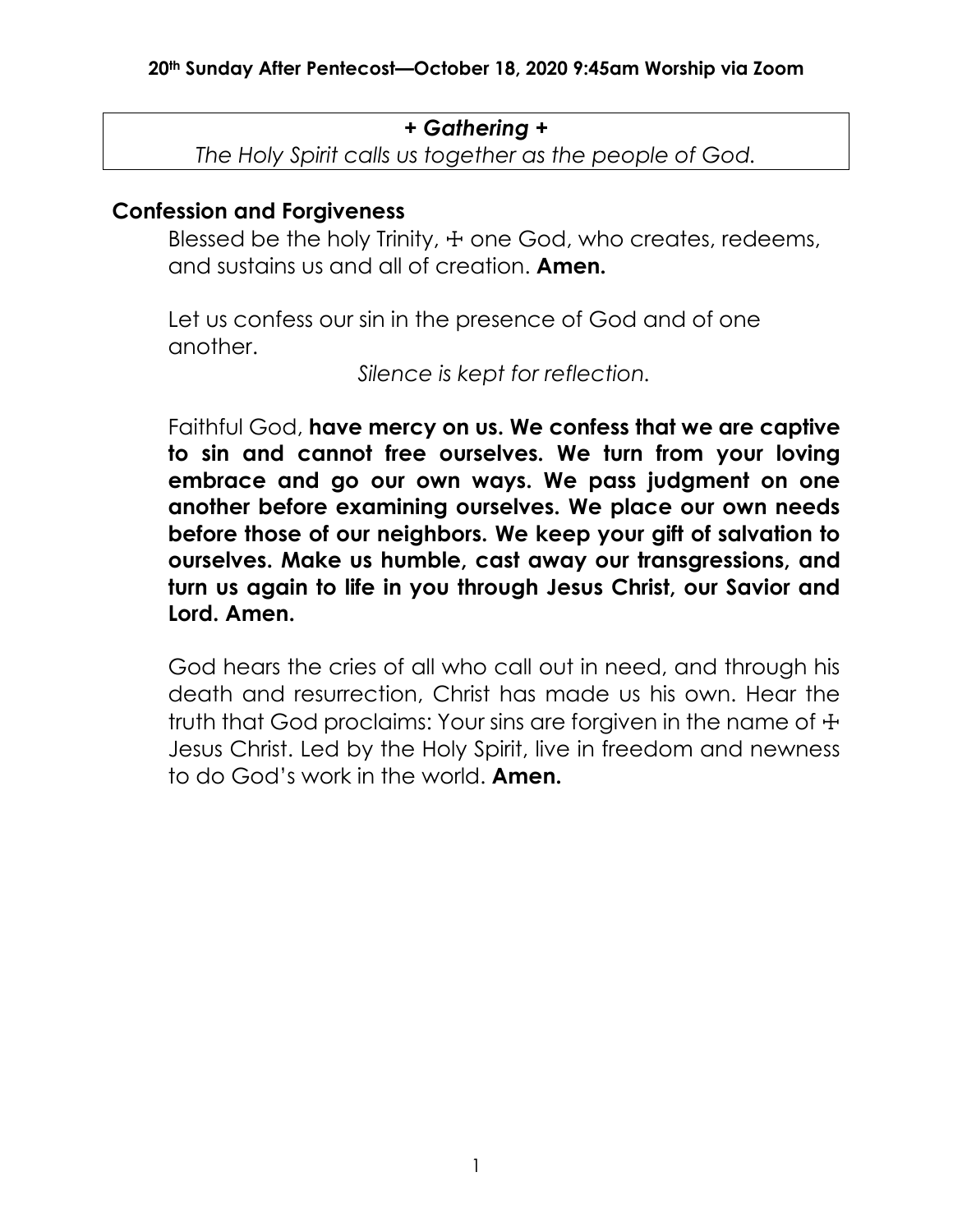**Gathering Song**<br>Sing Praise to God, the Highest Good



Text: Johann J. Schütz, 1640–1690; tr. Frances E. Cox, 1812–1897, adapt.<br>Music: LOBT GOTT DEN HERREN, IHR, Melchior Vulpius, 1570–1615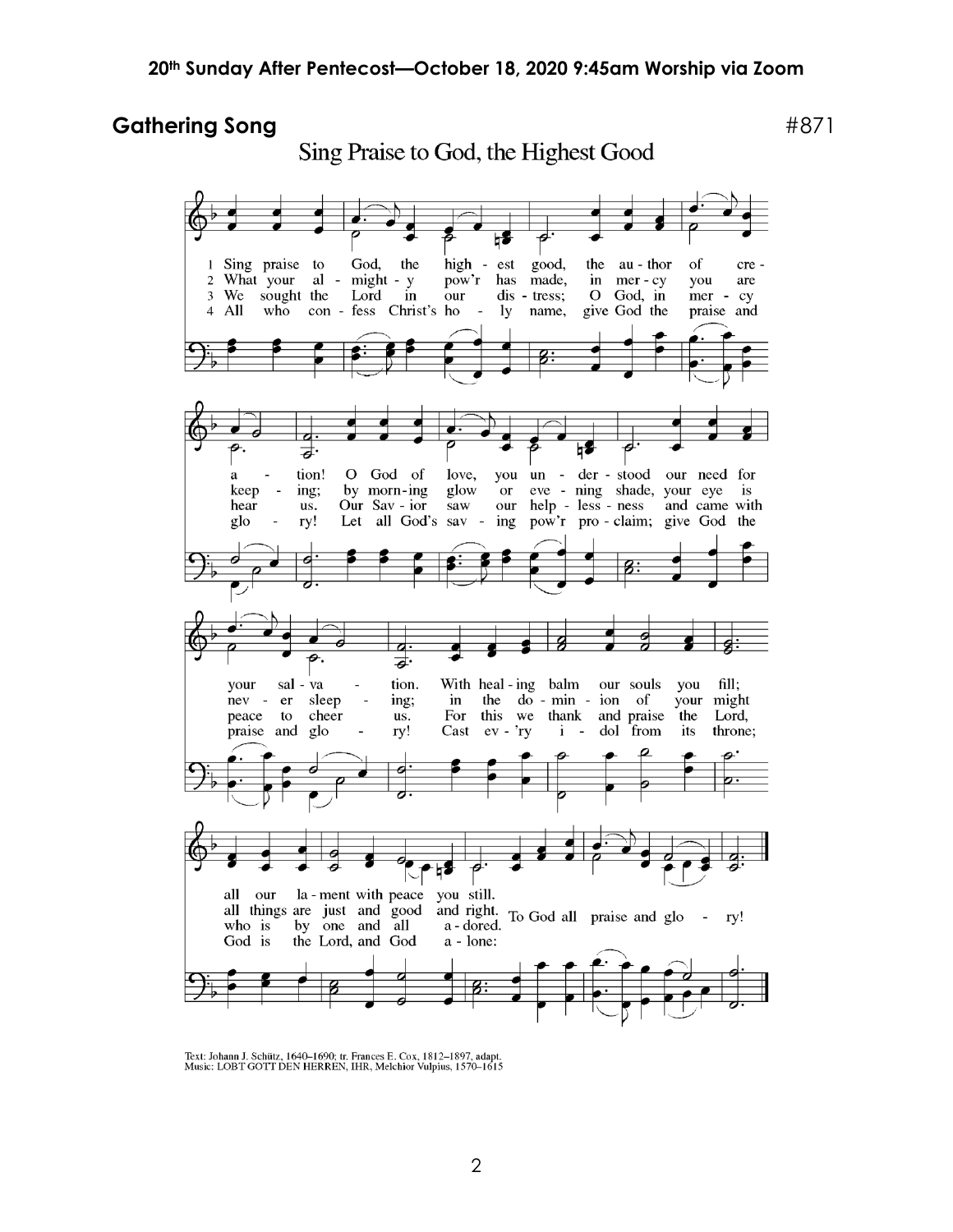#### **20th Sunday After Pentecost—October 18, 2020 9:45am Worship via Zoom**

### **Greeting** ELW p.184 The grace of our Lord Jesus Christ, the love of God, and the communion of the Holy Spirit be with you all. **And also with you.**

### **Prayer of the Day ELW p.50**

Sovereign God, raise your throne in our hearts. Created by you, let us live in your image; created for you, let us act for your glory; redeemed by you, let us give you what is yours, through Jesus Christ, our Savior and Lord. **Amen.**

#### **+ Word +**

*God speaks to us in scripture reading, preaching, and song.*

## **First Reading Islaming Islaming Islaming Islaming Islaming Islaming Islaming Islaming IS**

A reading from Isaiah.

<sup>1</sup>Thus says the LORD to his anointed, to Cyrus, whose right hand I have grasped to subdue nations before him and strip kings of their robes, to open doors before him—and the gates shall not be closed: 2I will go before you and level the mountains, I will break in pieces the doors of bronze and cut through the bars of iron, 3I will give you the treasures of darkness and riches hidden in secret places, so that you may know that it is I, the LORD, the God of Israel, who call you by your name. 4For the sake of my servant Jacob, and Israel my chosen, I call you by your name, I surname you, though you do not know me. <sup>5</sup>I am the LORD, and there is no other; besides me there is no god. I arm you, though you do not know me, <sup>6</sup>so that they may know, from the rising of the sun and from the west, that there is no one besides me; I am the LORD, and there is no other. I form light and create darkness, I make weal and create woe; I the LORD do all these things.

The Word of the Lord. **Thanks be to God**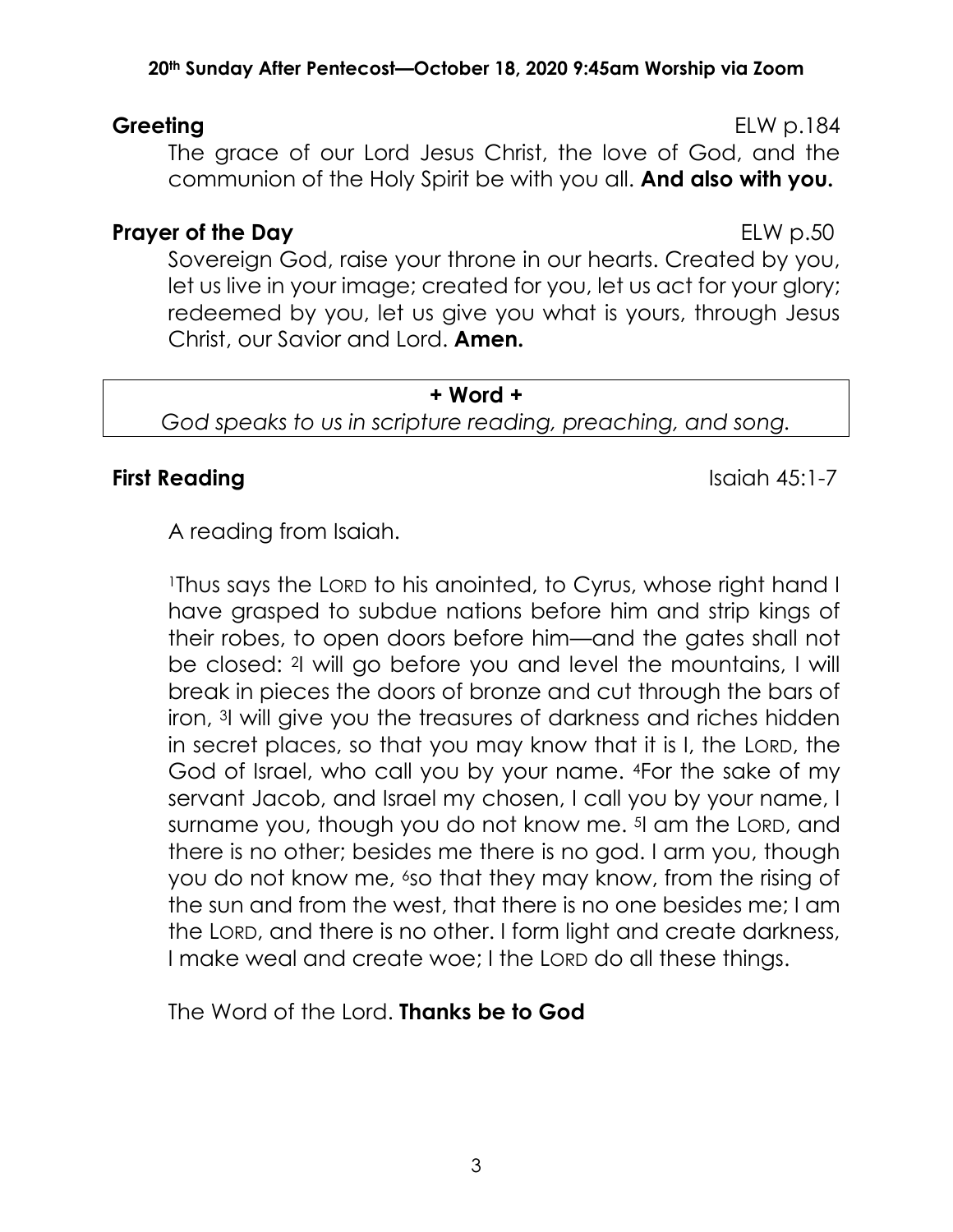## **Psalm 96:1-13**

Let us recite together Psalm 96, verses 1 through 13, as translated in the Evangelical Lutheran Worship hymnal.

<sup>1</sup>Sing to the LORD a new song; sing to the LORD, all the earth. <sup>2</sup>Sing to the LORD, bless the name of the LORD; proclaim God's salvation from day to day. <sup>3</sup>Declare God's glory among the nations and God's wonders among all peoples. <sup>4</sup>For great is the LORD and greatly to be praised, more to be feared than all gods. <sup>5</sup>As for all the gods of the nations, they are but idols; but you, O LORD, have made the heavens. <sup>6</sup>Majesty and magnificence are in your presence; power and splendor are in your sanctuary. <sup>7</sup>Ascribe to the LORD, you families of the peoples, ascribe to the LORD honor and power. <sup>8</sup>Ascribe to the LORD the honor due the holy name; bring offerings and enter the courts of the LORD. <sup>9</sup>Worship the LORD in the beauty of holiness; tremble before the LORD, all the earth. 10Tell it out among the nations: "The LORD is king! The one who made the world so firm that it cannot be moved will judge the peoples with equity." <sup>11</sup>Let the heavens rejoice, and let the earth be glad; let the sea thunder and all that is in it; let the field be joyful and all that is therein. <sup>12</sup>Then shall all the trees of the wood shout for joy at your coming, O LORD, for you come to judge the earth. 13You will judge the world with righteousness

and the peoples with your truth.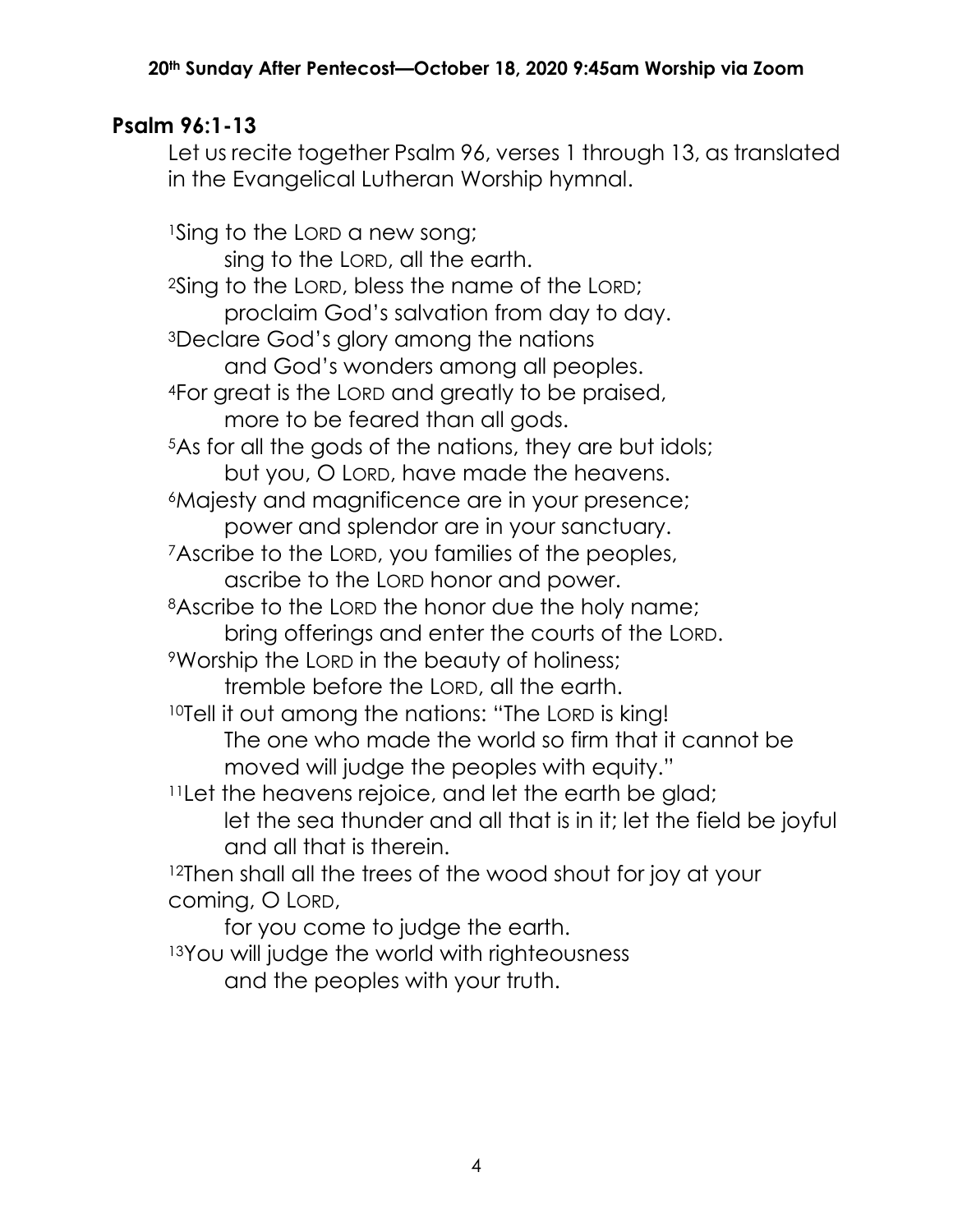**Second Reading** 1 Thessalonians 1:1-10

A reading from First Thessalonians.

<sup>1</sup>Paul, Silvanus, and Timothy, To the church of the Thessalonians in God the Father and the Lord Jesus Christ: Grace to you and peace. 2We always give thanks to God for all of you and mention you in our prayers, constantly 3remembering before our God and Father your work of faith and labor of love and steadfastness of hope in our Lord Jesus Christ. 4For we know, brothers and sisters beloved by God, that he has chosen you, <sup>5</sup>because our message of the gospel came to you not in word only, but also in power and in the Holy Spirit and with full conviction; just as you know what kind of persons we proved to be among you for your sake. 6And you became imitators of us and of the Lord, for in spite of persecution you received the word with joy inspired by the Holy Spirit, 7so that you became an example to all the believers in Macedonia and in Achaia. 8For the word of the Lord has sounded forth from you not only in Macedonia and Achaia, but in every place your faith in God has become known, so that we have no need to speak about it. 9For the people of those regions report about us what kind of welcome we had among you, and how you turned to God from idols, to serve a living and true God, <sup>10</sup>and to wait for his Son from heaven, whom he raised from the dead—Jesus, who rescues us from the wrath that is coming.

Word of God, word of life. **Thanks be to God.**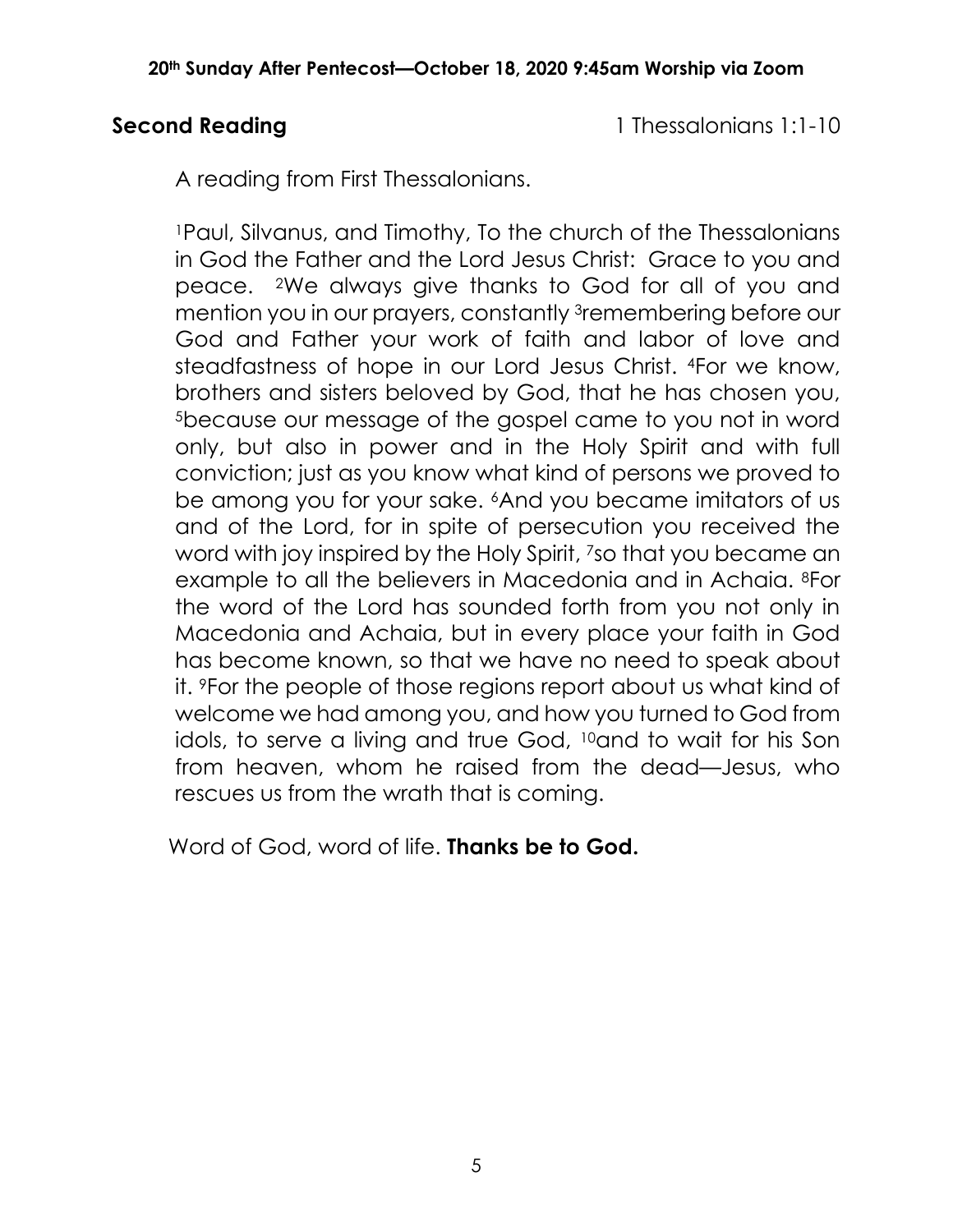

**Gospel Reading**  Matthew 22:15-22

The holy gospel according to Matthew. **Glory to you, O Lord.**

<sup>15</sup>Then the Pharisees went and plotted to entrap [Jesus] in what he said. 16So they sent their disciples to him, along with the Herodians, saying, "Teacher, we know that you are sincere, and teach the way of God in accordance with truth, and show deference to no one; for you do not regard people with partiality. 17Tell us, then, what you think. Is it lawful to pay taxes to the emperor, or not?" 18But Jesus, aware of their malice, said, "Why are you putting me to the test, you hypocrites? 19Show me the coin used for the tax." And they brought him a denarius. <sup>20</sup>Then he said to them, "Whose head is this, and whose title?" <sup>21</sup>They answered, "The emperor's." Then he said to them, "Give therefore to the emperor the things that are the emperor's, and to God the things that are God's." 22When they heard this, they were amazed; and they left him and went away.

The gospel of the Lord. **Praise to you, O Christ.**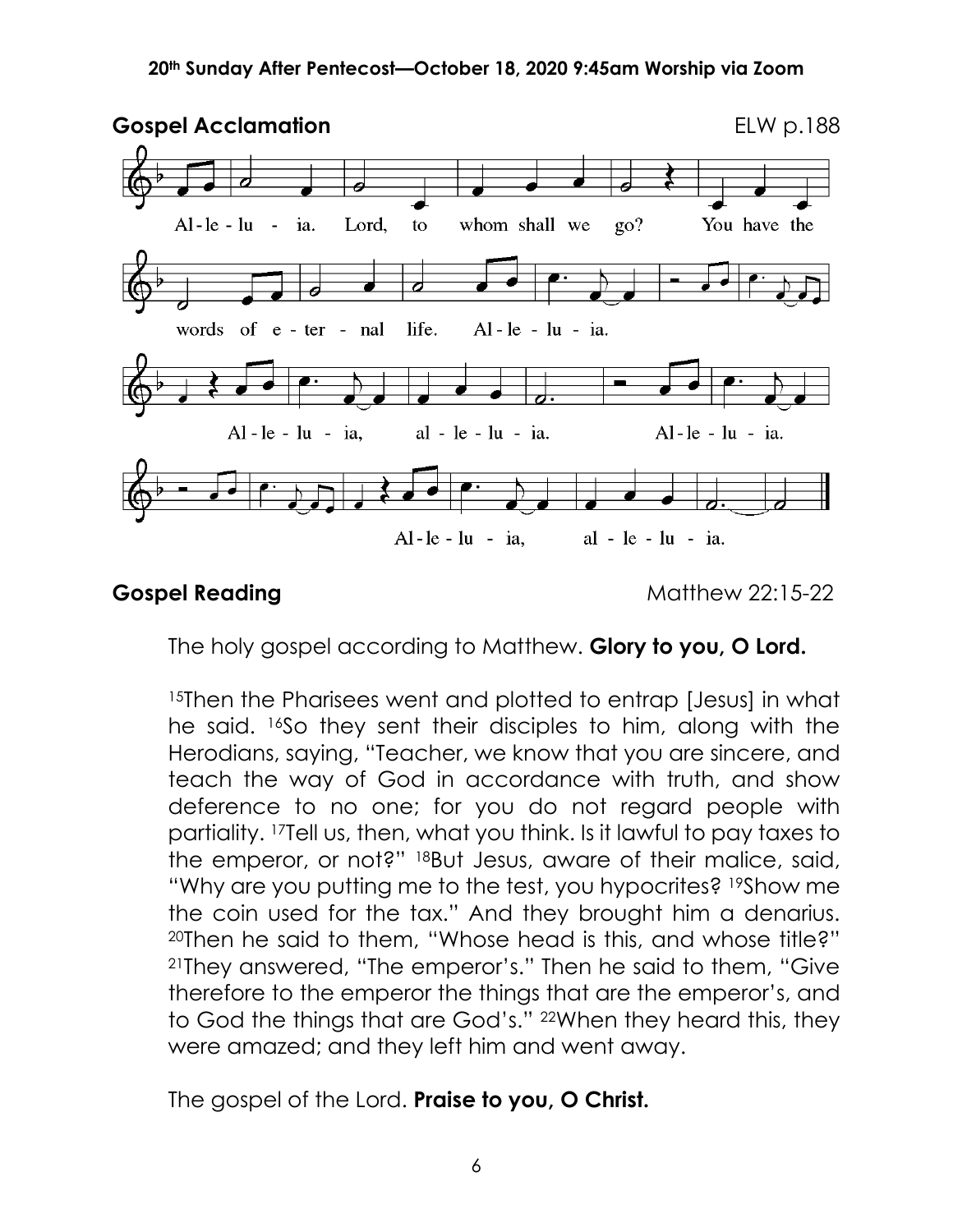#### **20th Sunday After Pentecost—October 18, 2020 9:45am Worship via Zoom**

**Sermon** The Rev. Leslie D. Weber

**Song of the Day Song of the Day** *You are God Alone* 

You are not a god created by human hands You are not a god dependent on any mortal man You are not a god in need of anything we can give By Your plan that's just the way it is You are not a god created by human hands You are not a god dependent on any mortal man You are not a god in need of anything we can give By Your plan that's just the way it is

You are God alone from before time began You were on Your throne You are God alone And right now in the good times and bad You are on Your throne You are God alone You are God alone from before time began You were on Your throne You are God alone And right now in the good times and bad You are on Your throne You are God alone

You're unchangeable You're unshakable You're unstoppable that's what You are You're unchangeable You're unshakable You're unstoppable that's what You are

You're the only God whose power none can contend You're the only God whose name and praise will never end You're the only God who's worthy of ev'rything we can give You are God that's just the way it is

You're unchangeable You're unshakable You're unstoppable that's what You are You're unchangeable You're unshakable You're unstoppable that's what You are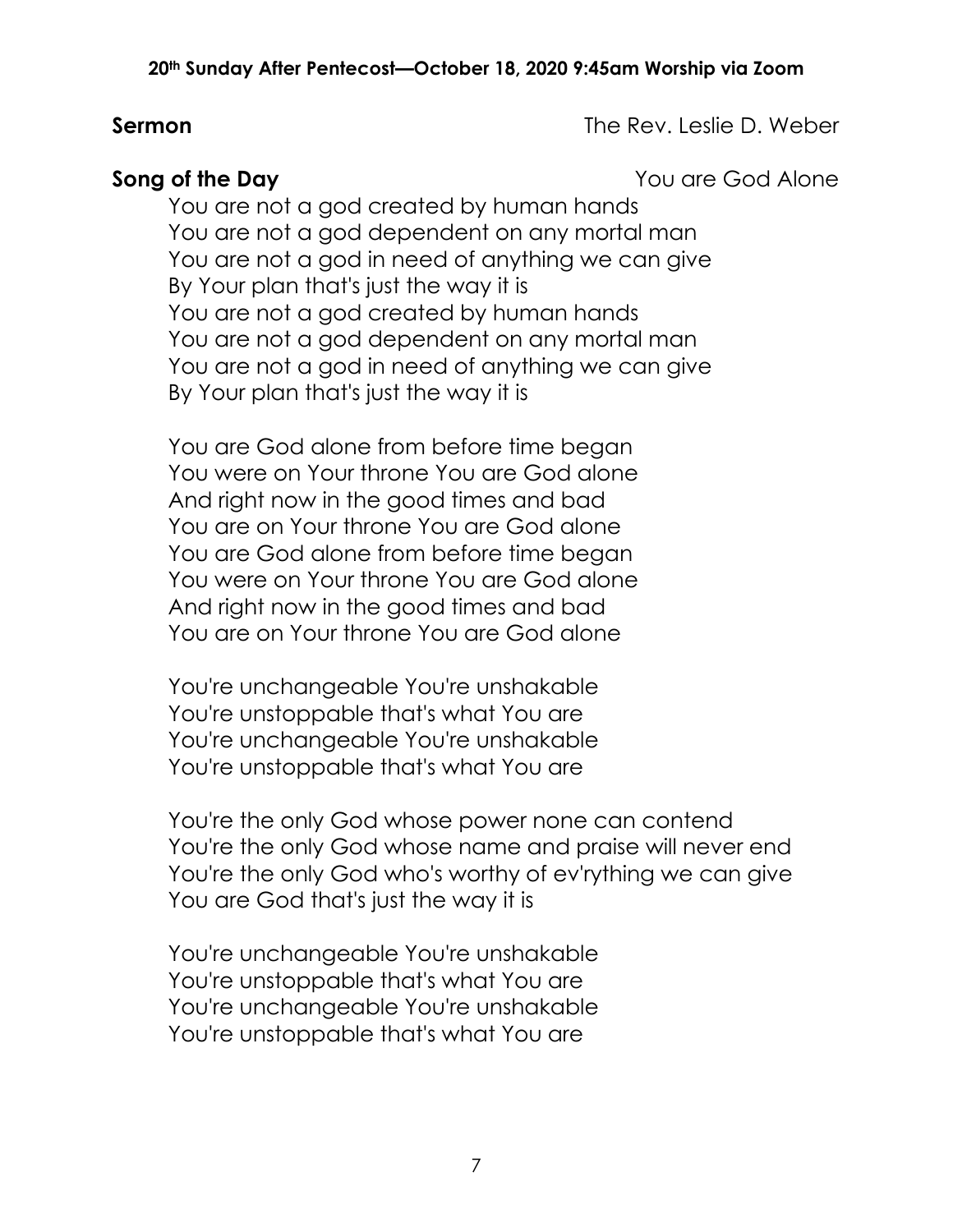# **Apostles' Creed** ELW p.105

I believe in God, the Father almighty, creator of heaven and earth. I believe in Jesus Christ, God's only Son, our Lord, who was conceived by the Holy Spirit, born of the virgin Mary, suffered under Pontius Pilate, was crucified, died, and was buried; he descended to the dead. On the third day he rose again; he ascended into heaven, he is seated at the right hand of the Father, and he will come to judge the living and the dead. I believe in the Holy Spirit, the holy catholic church, the communion of saints, the forgiveness of sins, the resurrection of the body, and the life everlasting. Amen.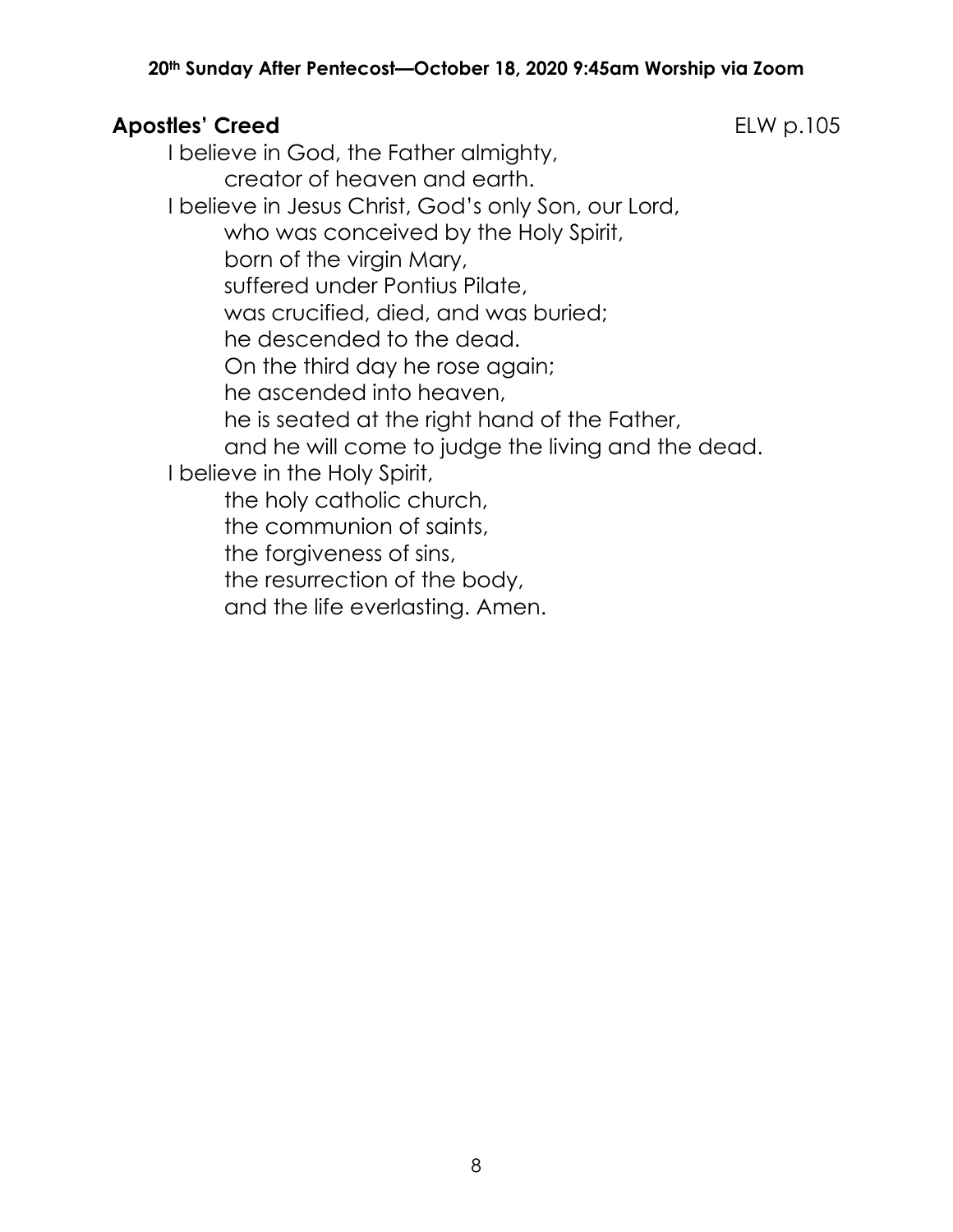**20th Sunday After Pentecost—October 18, 2020 9:45am Worship via Zoom**

## **Prayers of Intercession**

With confidence in God's grace and mercy, let us pray for the church, the world, and all those in need. *A brief silence.*

Gracious God, you call us by name and invite us to share your good news. Send your Holy Spirit among preachers, missionaries, and evangelists. We give thanks for the witness of your servant Luke, the evangelist, whom the church commemorates today. Lord, in your mercy, **hear our prayer.**

God of praise, the heavens and all creation declare your salvation. From the rising of the sun to its setting, may the whole universe show forth your goodness. Raise up devoted stewards of all that you have made. Lord, in your mercy, **hear our prayer.**

God of all, may your word of justice sound forth in every place. Restore divided nations and communities with reconciling truth. Lord, in your mercy, **hear our prayer.**

God of light, we pray for those living with pain, illness, isolation, grief, anger, or doubt, especially those listed on our prayer list and those we name now aloud or silently *(pause for names)*. Join their voices in a new song, assuring them that you call them each by name. Lord, in your mercy, **hear our prayer.**

Living God, as you raised Jesus from the dead, so raise up those who have died in you. We give thanks for their witness, confident of your rescuing welcome for all. Lord, in your mercy, **hear our prayer.**

Listen as we call on you, O God, and enfold in your loving arms all for whom we pray, in the name of Jesus Christ our Lord. **Amen.**

## **Peace**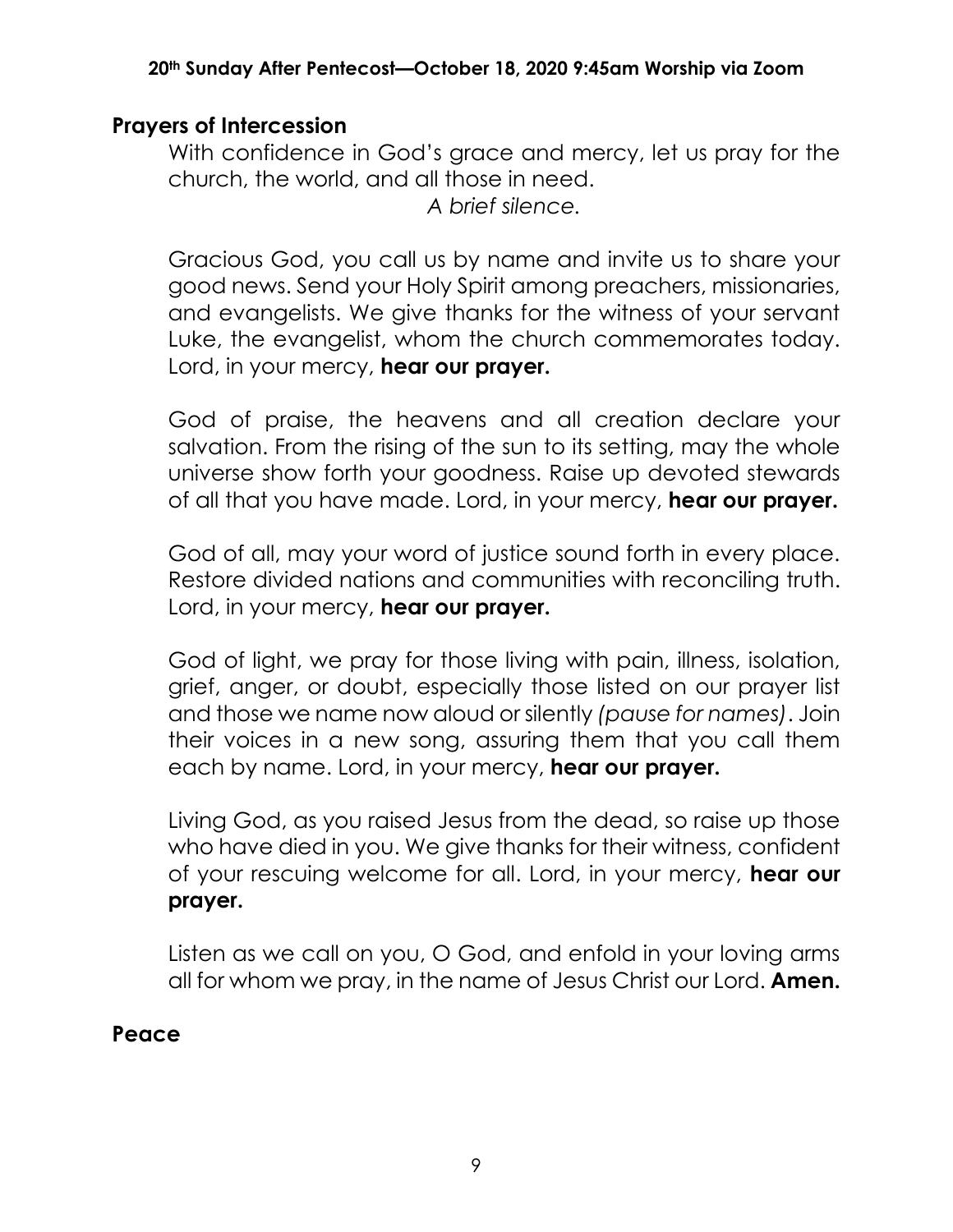#### **+ Meal +**

*God feeds us with the presence of Jesus Christ.*

### **Offering**

*While we are not gathering together in person, please continue to support the mission of the church as you are able. Electronic donations can be made at [https://tithe.ly/give\\_new/www/#/tithely/give-one-time/475611.](https://tithe.ly/give_new/www/#/tithely/give-one-time/475611) Checks can be also be sent to church: 521 Providence Rd, Chesapeake, VA 23325*

## **Offering Prayer**

Blessed are you, O God, maker of all things. You have set before us these gifts of your good creation. Prepare us for your heavenly banquet, nourish us with this rich food and drink, and send us forth to set tables in the midst of a suffering world, through the bread of life, Jesus Christ, our Savior and Lord. **Amen.**

## **Teaching About Online Communion**

We practice two sacraments in the Lutheran tradition: baptism and holy communion. These are celebrated in community, in public worship, where we can all participate and remember together: God is known for using ordinary earthly things (like water, bread, and wine) to make extraordinary promises (like forgiveness, salvation, healing and new life) to creation.

We don't serve ourselves communion because there's something holy about that promise coming from outside our own bodies, a perfect declaration from God spoken to us by our neighbor: This is the body of Christ, given for you. This is the blood of Christ, shed for you. If you are gathered together with others from your household, speak these words aloud when you serve each other. If you do not have someone in the room with you while you receive the sacrament, hear the Pastor's voice as the external word of grace and invitation.

To maintain the aspect of gathered assembly that is central to the sacrament of Holy Communion, please join us live via Zoom at 9:45am for worship, including the Lord's Supper. It is preferred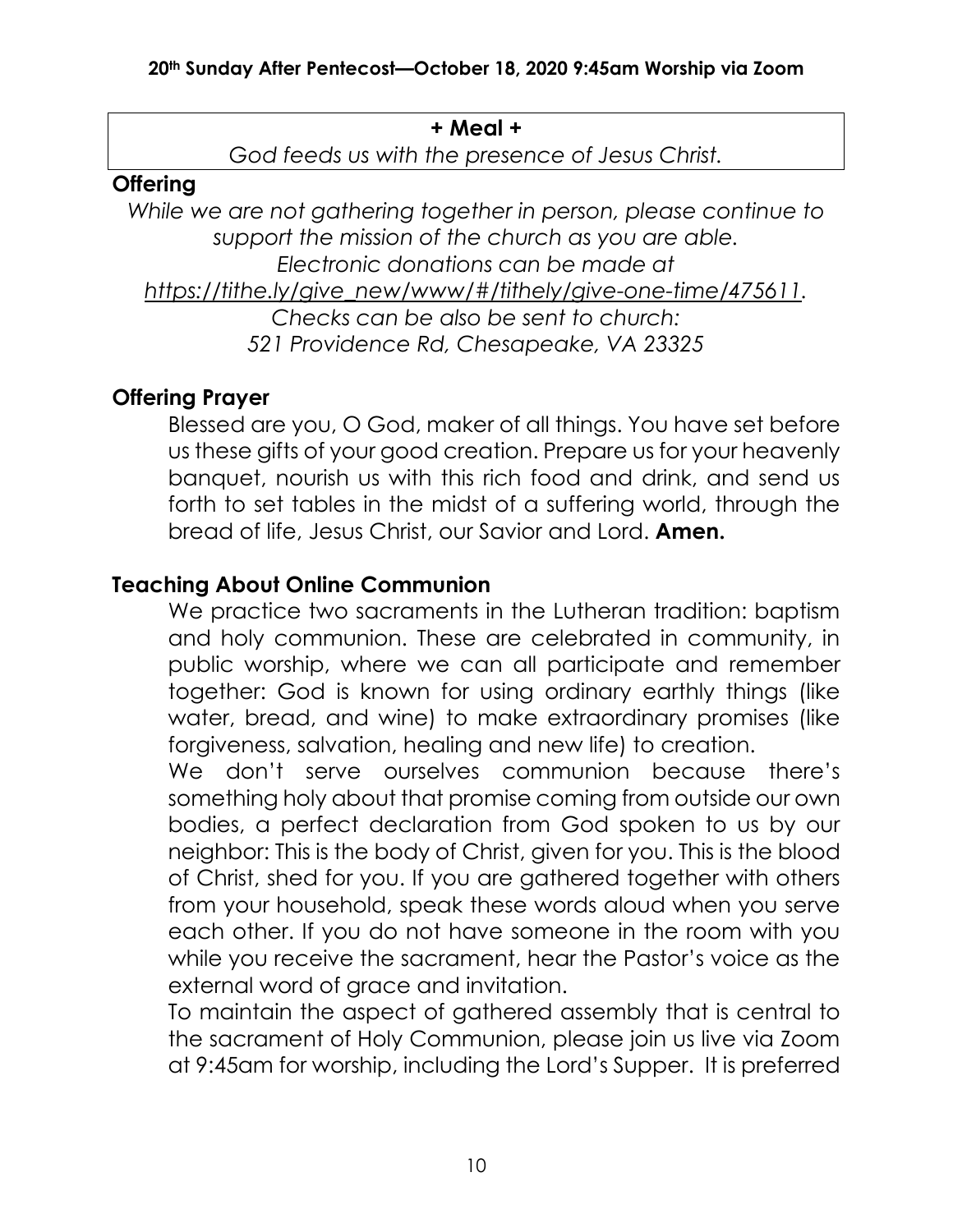that you refrain from partaking if you are watching a video of worship after the fact.

Today is a good reminder that this simple meal nourishes God's community across time and space—this is why we call it communion. We would rather be with you in person for the sacrament today, but we trust Jesus to show up beyond our limitations, to meet us in this separation with a Spirit that unites, to feed us with the bread of life who is our source and strength.

## **Great Thanksgiving**

This is an altar, where we worship the One who provides for creation, where we remember we are so small and also we matter so much.

And this is a dinner table, where we show up honest and empty handed, where there is more than enough and everyone has a seat at the table.

Blessed are you, O God, the One who plants gardens and rains manna, who multiplies bread and fish for thousands, who eats with outcasts and drinks with women, who is sacred love and life made flesh.

In the night in which he was betrayed, our Lord Jesus took bread, and gave thanks; broke it, and gave it to his disciples, saying: Take and eat; this is my body, given for you. Do this for the remembrance of me.

Again, after supper, he took the cup, gave thanks, and gave it for all to drink, saying: This cup is the new covenant in my blood, shed for you and for all people for the forgiveness of sin. Do this for the remembrance of me.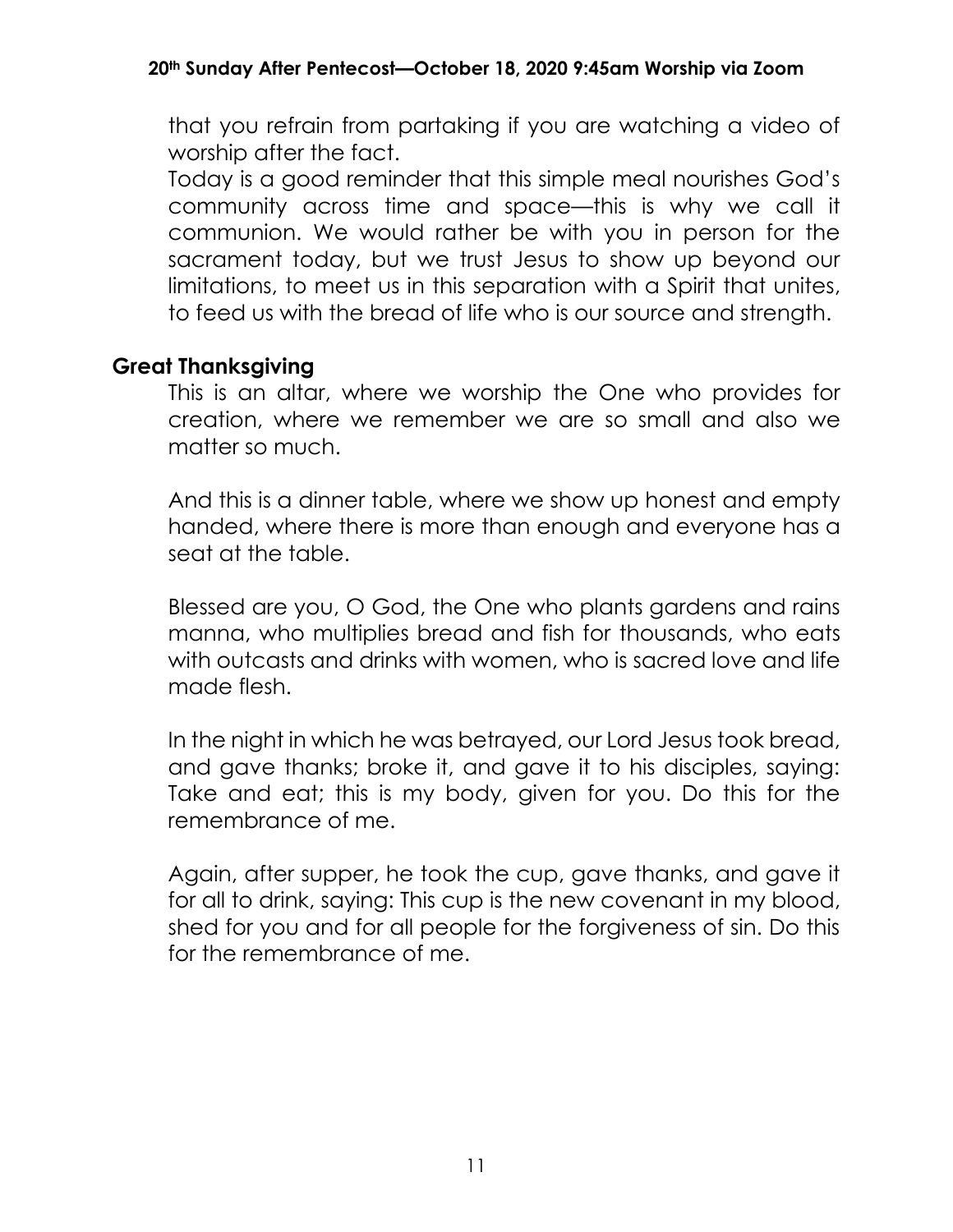Gathered into one by the Holy Spirit, let us pray as Jesus taught us:

**Our Father in heaven, hallowed be your name, your kingdom come, your will be done, on earth as in heaven. Give us today our daily bread. Forgive us our sins as we forgive those who sin against us. Save us from the time of trial and deliver us from evil. For the kingdom, the power, and the glory are yours, now and forever. Amen.**

Jesus has promised his full presence in this meal. We don't know how he does it, showing up with the bread and wine so that we cannot pull them apart. This love is impossible and irrational. It is everything we need and cannot give ourselves. And so we open ourselves to the mystery and hold out our hands to receive the gifts of God.

# **Communion**

*Where possible, commune one another saying "the body of Christ, given for you" and "the blood of Christ, shed for you."*

*You are invited to provide your own elements (bread, wine, grape juice) or pick up kits from church.*

# **Post Communion Prayer**

God of Abundance, we give you thanks for your promise to provide enough for creation. Make us stewards of your generosity, prophets of your plenty, and growers of your goodness so that the whole world might taste manna from heaven and bread broken in the name of Christ who is our salvation. **Amen.**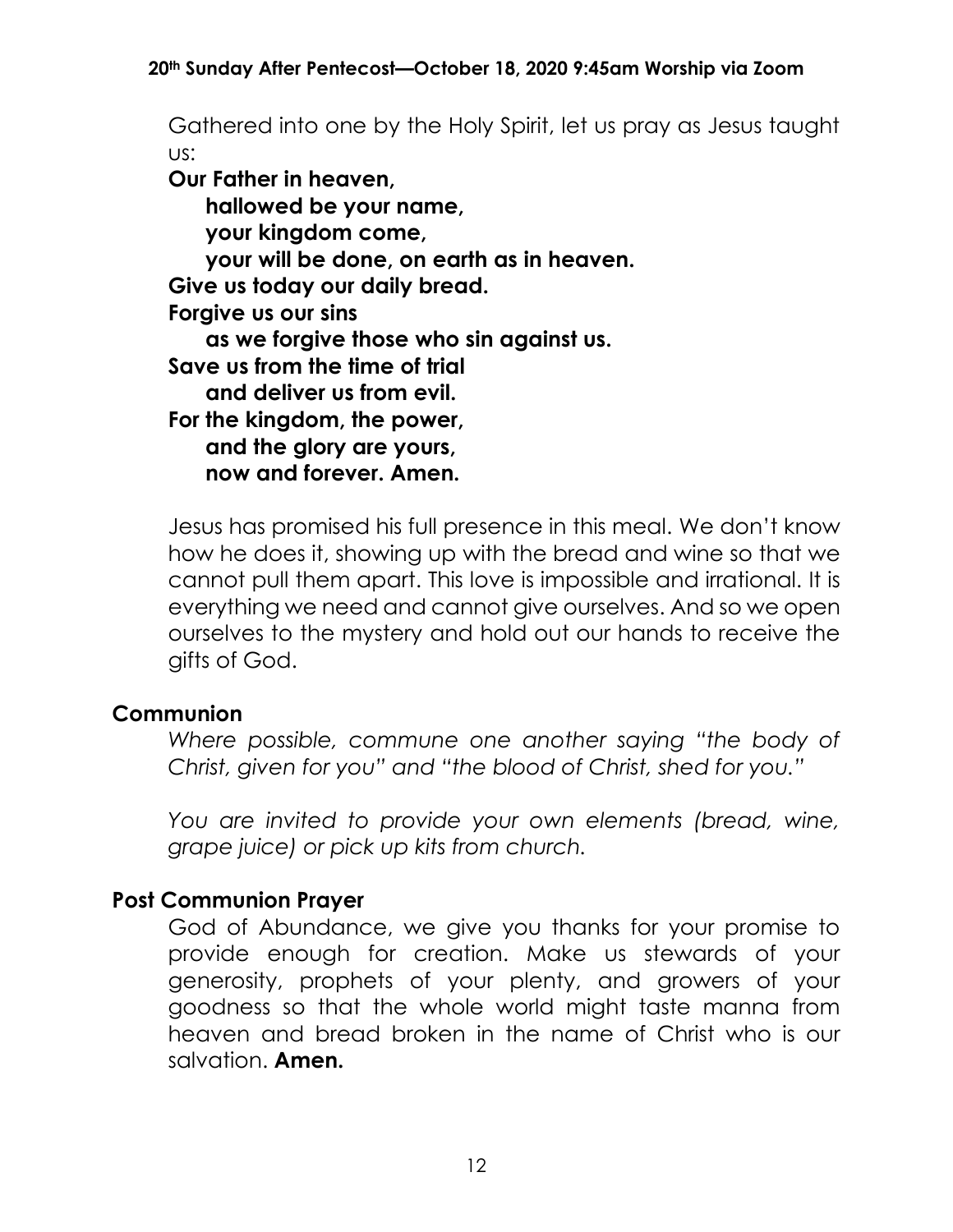### **+Sending+**

*God blesses us and sends us in mission to the world.*

# **Blessing**

Mothering God, Father, + Son, and Holy Spirit, bless you and lead you into the way of truth and life. **Amen.**

## **Announcements**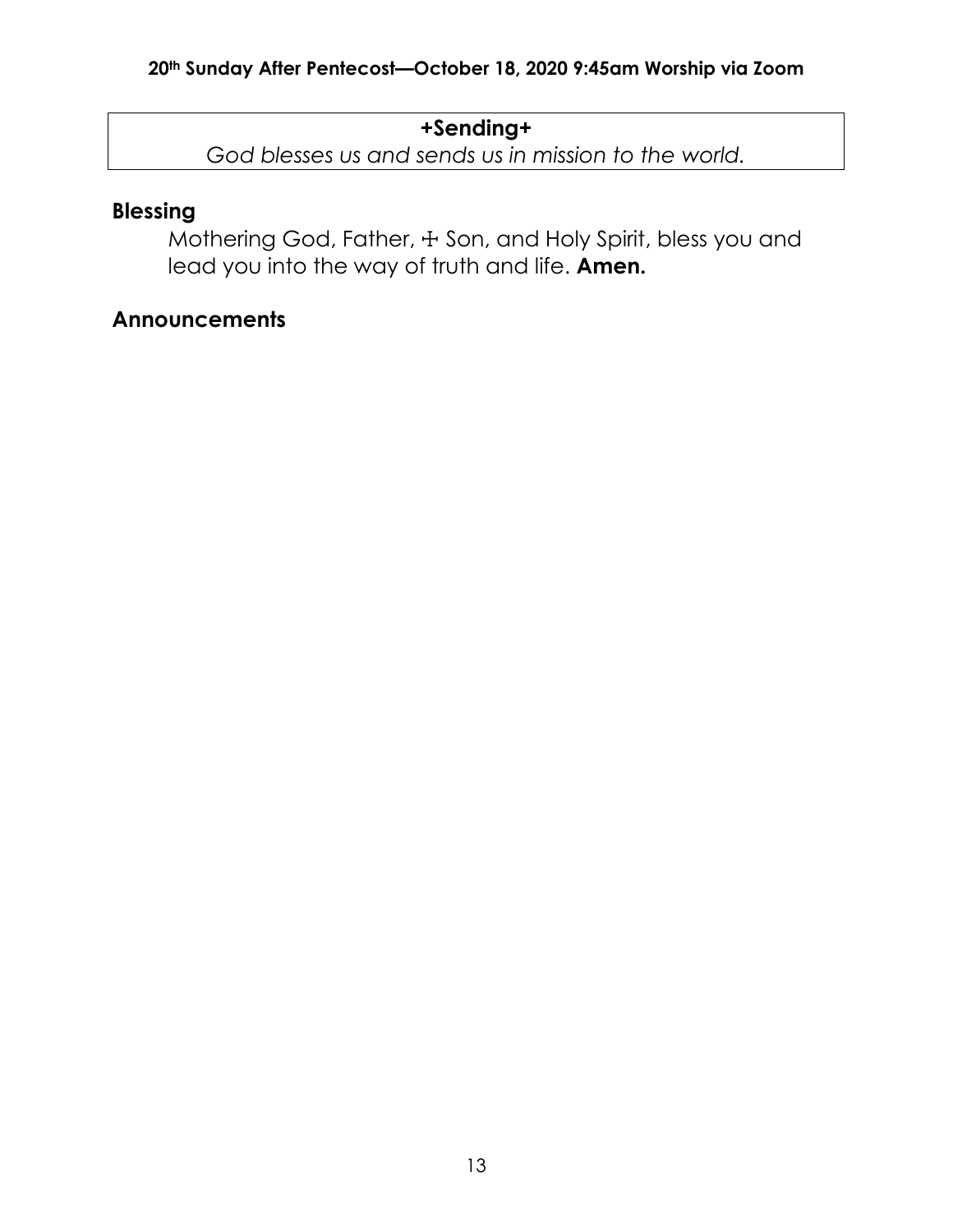#### **Sending Song** #825



Text: Charles Wesley, 1707-1788, alt. Music: LYONS, attr. Johann Michael Haydn, 1737-1806